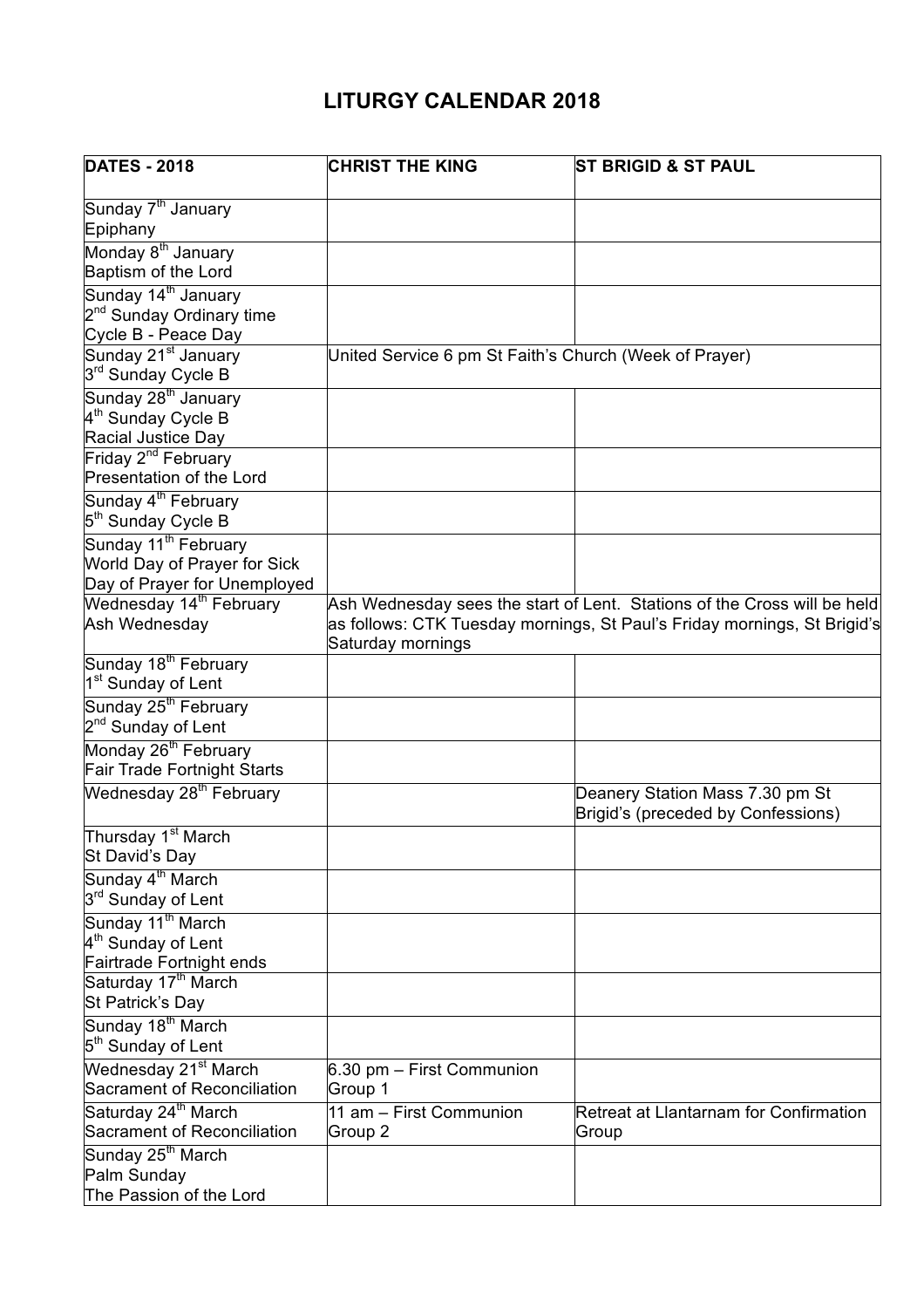| <b>DATES - 2018</b>                                                                                       | <b>CHRIST THE KING</b>                                                                       | <b>ST BRIGID &amp; ST PAUL</b>                                         |
|-----------------------------------------------------------------------------------------------------------|----------------------------------------------------------------------------------------------|------------------------------------------------------------------------|
| Thursday 29 <sup>th</sup> March<br>Maundy Thursday                                                        | 8 pm Mass of the Lord's Supper                                                               |                                                                        |
| Friday 30 <sup>th</sup> March<br><b>Good Friday</b><br><b>Fast and Abstinence</b>                         | Morning Office 10 am<br>3 pm Good Friday Service                                             | 3 pm Good Friday Service St Paul's                                     |
| Saturday 31 <sup>st</sup> March<br>Holy Saturday<br>Easter Vigil                                          | Morning Office 10 am                                                                         | St Brigid's Easter Vigil time 8.30 pm                                  |
| Sunday 1 <sup>st</sup> April<br>Easter Sunday                                                             | 9 am Mass                                                                                    | 9 am Mass St Paul's<br>11 am Mass St Brigid's<br>6 pm Mass St Brigid's |
| Sunday 8 <sup>th</sup> April<br>2 <sup>nd</sup> Sunday of Easter - Divine<br>Mercy Sunday                 |                                                                                              |                                                                        |
| Monday 9 <sup>th</sup> April<br>Annunciation of the Lord                                                  |                                                                                              |                                                                        |
| Sunday 15 <sup>th</sup> April<br>3 <sup>rd</sup> Sunday of Easter                                         |                                                                                              | 11 am Mass at St Brigid's for<br><b>Confirmation Group</b>             |
| Saturday 21 <sup>st</sup> April                                                                           | 10 am Mass of Confirmation - Christ the King                                                 |                                                                        |
| Sunday 22 <sup>nd</sup> April<br>4 <sup>th</sup> Sunday of Easter<br><b>World Day of Prayer Vocations</b> |                                                                                              |                                                                        |
| Monday 23 <sup>rd</sup> April<br>St George's Day                                                          |                                                                                              |                                                                        |
| Sunday 29 <sup>th</sup> April<br>5 <sup>th</sup> Sunday of Easter                                         |                                                                                              |                                                                        |
| Sunday 6 <sup>th</sup> May<br>6 <sup>th</sup> Sunday of Easter                                            |                                                                                              |                                                                        |
| Thursday 10 <sup>th</sup> May<br>Ascension of the Lord<br>Holy Day of Obligation                          |                                                                                              |                                                                        |
| Saturday 12 <sup>th</sup> May<br>Sacrament of First Holy<br>Communion                                     |                                                                                              | 11 am - Groups 1 and 2 St Brigid's                                     |
| Sunday 13 <sup>th</sup> May<br>7 <sup>th</sup> Sunday of Easter<br><b>World Communications Day</b>        | Christian Aid Week (13 <sup>th</sup> – 19 <sup>th</sup> )<br>Service at Cartref Home 3.30 pm |                                                                        |
| Sunday 20 <sup>th</sup> May<br>Pentecost Sunday                                                           |                                                                                              |                                                                        |
| Friday 25 <sup>th</sup> May<br>Llantarnam Retreat                                                         | Llantarnam Retreat (one day)                                                                 |                                                                        |
| Sunday 27 <sup>th</sup> May<br>The Most Holy Trinity                                                      |                                                                                              |                                                                        |
| Thursday 31 <sup>st</sup> May<br>Feast of Visitation of the BVM                                           |                                                                                              |                                                                        |
| Sunday 3 <sup>rd</sup> June<br><b>Feast of Corpus Christi</b>                                             |                                                                                              |                                                                        |
| Friday 8 <sup>th</sup> June<br>Most Sacred Heart of Jesus -<br>Solemnity                                  |                                                                                              |                                                                        |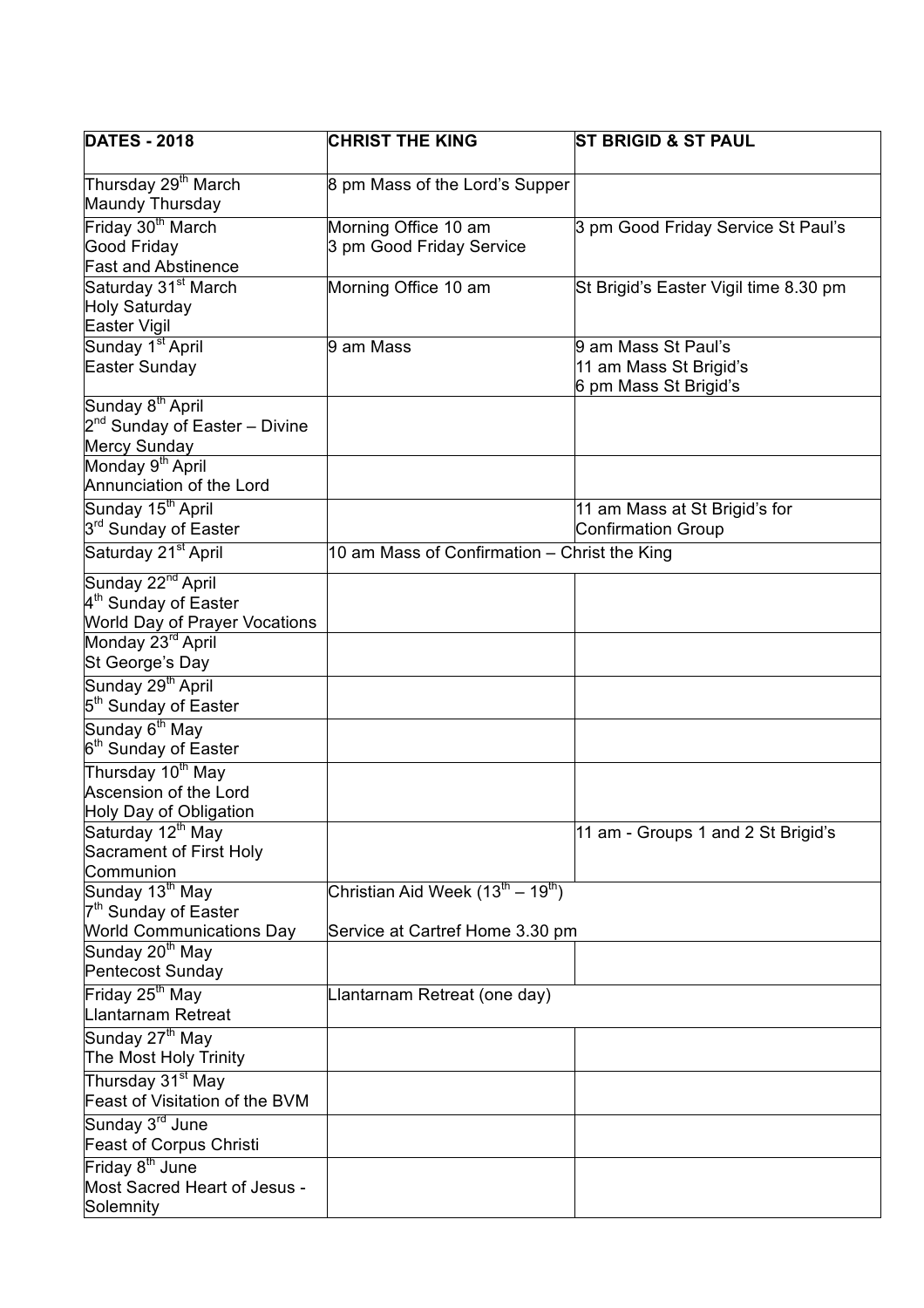| <b>DATES - 2018</b>                | <b>CHRIST THE KING</b>          | <b>ST BRIGID &amp; ST PAUL</b> |
|------------------------------------|---------------------------------|--------------------------------|
|                                    |                                 |                                |
| Sunday 10 <sup>th</sup> June       |                                 |                                |
| 10 <sup>th</sup> Sunday Cycle B    |                                 |                                |
| Sunday 17 <sup>th</sup> June       |                                 |                                |
| 11 <sup>th</sup> Sunday Cycle B    |                                 |                                |
| Day for Life                       |                                 |                                |
| Sunday 24 <sup>th</sup> June       |                                 |                                |
| The Nativity of St John the        |                                 |                                |
| <b>Baptist - Solemnity</b>         |                                 |                                |
| Friday 29 <sup>th</sup> June       |                                 |                                |
| SS Peter and Paul - Solemnity      |                                 |                                |
| Sunday 1 <sup>st</sup> July        |                                 |                                |
| 13 <sup>th</sup> Sunday Cycle B    |                                 |                                |
| Sunday 8 <sup>th</sup> July        |                                 |                                |
| Sea Sunday                         |                                 |                                |
| Sunday 15 <sup>th</sup> July       |                                 |                                |
| 15 <sup>th</sup> Sunday Cycle B    |                                 |                                |
| Sunday 22 <sup>nd</sup> July       |                                 |                                |
| 16 <sup>th</sup> Sunday Cycle B    |                                 |                                |
| Sunday 29 <sup>th</sup> July       |                                 |                                |
| 17 <sup>th</sup> Sunday Cycle B    |                                 |                                |
| Sunday 5 <sup>th</sup> August      |                                 |                                |
| 18 <sup>th</sup> Sunday Cycle B    |                                 |                                |
|                                    |                                 |                                |
| Monday 6 <sup>th</sup> August      |                                 |                                |
| The Transfiguration of the Lord    |                                 |                                |
| Sunday 12 <sup>th</sup> August     | Service at Cartref Home 3.30 pm |                                |
| 19 <sup>th</sup> Sunday Cycle B    |                                 |                                |
| Wednesday 15 <sup>th</sup> August  |                                 |                                |
| Feast of the Assumption            |                                 |                                |
| Holy Day of Obligation             |                                 |                                |
| Sunday 19 <sup>th</sup> August     |                                 |                                |
| 20 <sup>th</sup> Sunday Cycle B    |                                 |                                |
| Sunday 26 <sup>th</sup> August     |                                 |                                |
| 21 <sup>st</sup> Sunday Cycle B    |                                 |                                |
| Sunday 2 <sup>nd</sup> September   |                                 |                                |
| 22 <sup>nd</sup> Sunday Cycle B    |                                 |                                |
| Saturday 8 <sup>th</sup> September |                                 |                                |
| The Nativity of the BVM            |                                 |                                |
| Sunday 9 <sup>th</sup> September   |                                 |                                |
| 23rd Sunday Cycle B                |                                 |                                |
| <b>Education Sunday</b>            |                                 |                                |
| Sunday 16 <sup>th</sup> September  |                                 |                                |
| 24 <sup>th</sup> Sunday Cycle B    |                                 |                                |
| Home Mission Sunday with           |                                 |                                |
| collection                         |                                 |                                |
| Sunday 23 <sup>rd</sup> September  |                                 |                                |
| 25 <sup>th</sup> Sunday Cycle B    |                                 |                                |
| Sunday 30 <sup>th</sup> September  |                                 |                                |
| 26 <sup>th</sup> Sunday Cycle B    |                                 |                                |